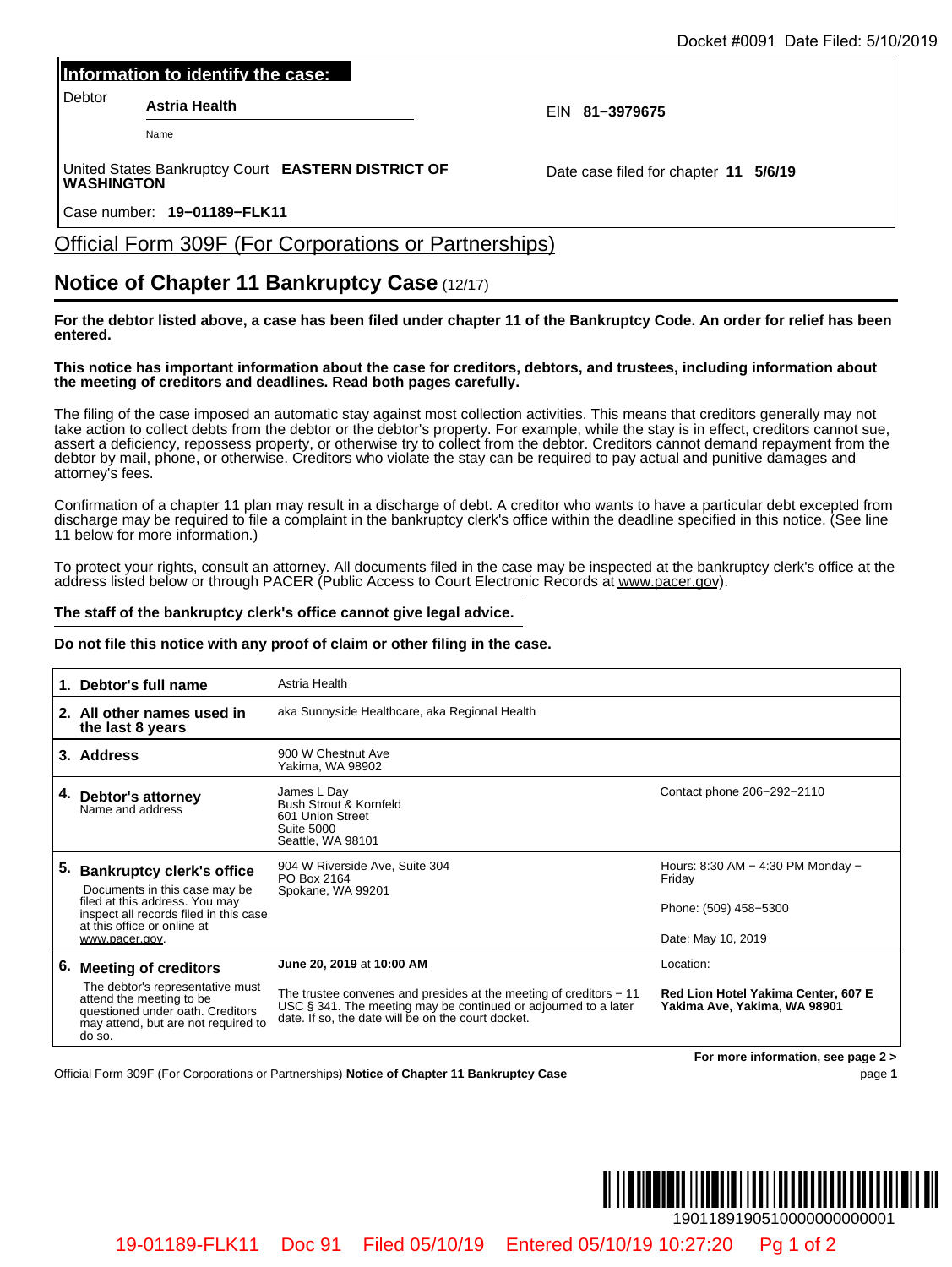#### Debtor **Astria Health** Case number **19−01189−FLK11 7. Proof of claim deadline Deadline for filing proof of claim: Deadline:** August 5, 2019 **For a governmental unit:** 180 days after original filing date A proof of claim is a signed statement describing a creditor's claim. A proof of claim form may be obtained at [www.uscourts.gov](http://www.uscourts.gov/) or any bankruptcy clerk's office. Your claim will be allowed in the amount scheduled unless: your claim is designated as disputed, contingent, or unliquidated; • you file a proof of claim in a different amount; or • you receive another notice. • If your claim is not scheduled or if your claim is designated as disputed, contingent, or unliquidated, you must file a proof of claim or you might not be paid on your claim and you might be unable to vote on a plan. You may file a proof of claim even if your claim is scheduled. You may review the schedules at the bankruptcy clerk's office or online at [www.pacer.gov.](https://www.pacer.gov/) Secured creditors retain rights in their collateral regardless of whether they file a proof of claim. Filing a proof of claim submits a creditor to the jurisdiction of the bankruptcy court, with consequences a lawyer can explain. For example, a secured creditor who files a proof of claim may surrender important nonmonetary rights, including the right to a jury trial. **8. Exception to discharge deadline** The bankruptcy clerk's office must receive a complaint and any required filing fee by the following deadline. If § 523(c) applies to your claim and you seek to have it excepted from discharge, you must start a judicial proceeding by filing a complaint by the deadline stated below. **Deadline for filing the complaint: August 19, 2019 9. Creditors with a foreign address** If you are a creditor receiving notice mailed to a foreign address, you may file a motion asking the court to extend<br>the deadlines in this notice. Consult an attorney familiar with United States bankruptcy law if you have questions about your rights in this case. **10. Filing a Chapter 11 bankruptcy case** Chapter 11 allows debtors to reorganize or liquidate according to a plan. A plan is not effective unless the court confirms it. You may receive a copy of the plan and a disclosure statement telling you about the plan, and you may have the opportunity to vote on the plan. You will receive notice of the date of the confirmation hearing, and you may object to confirmation of the plan and attend the confirmation hearing. Unless a trustee is serving, the debtor will remain in possession of the property and may continue to operate its business. **11. Discharge of debts** Confirmation of a chapter 11 plan may result in a discharge of debts, which may include all or part of your debt. See 11 U.S.C. § 1141(d). A discharge means that creditors may never try to collect the debt from the debtor except as provided in the plan. If you want to have a particular debt owed to you excepted from the discharge<br>and § 523(c) applies to your claim, you must start a judicial proceeding by filing a complaint and paying the fi fee in the bankruptcy clerk's office by the deadline.

Official Form 309F (For Corporations or Partnerships) **Notice of Chapter 11 Bankruptcy Case** page **2**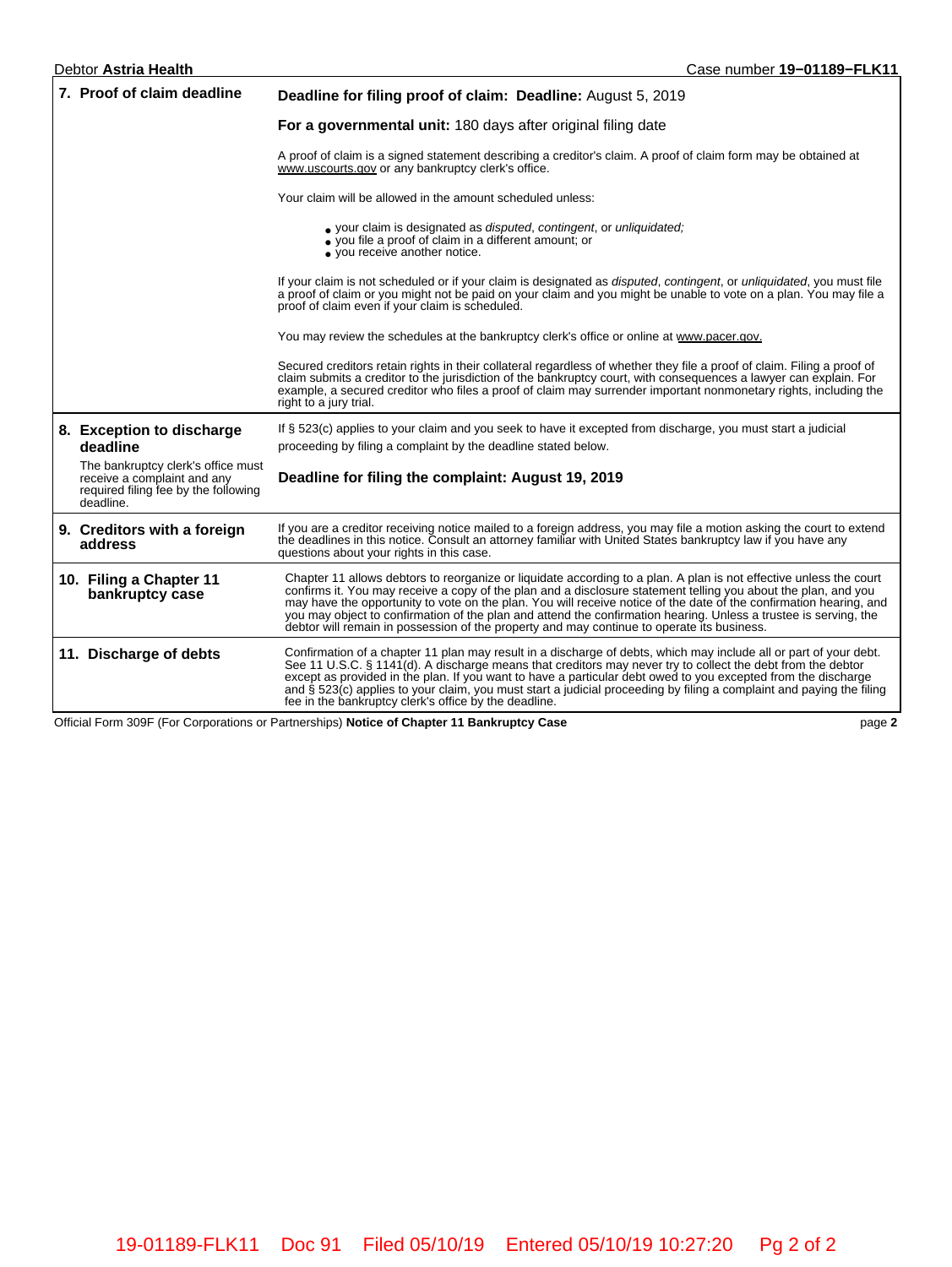# **Notice Recipients**

| District/Off: 0980–2 | User: notice    | Date Created: 05/10/2019 |
|----------------------|-----------------|--------------------------|
| Case: 19-01189-FLK11 | Form ID: $309F$ | Total: 64                |

**Recipients submitted to the BNC (Bankruptcy Noticing Center) without an address:**

tr Chapter 11 Trustee

TOTAL: 1

|         | Recipients submitted to the BNC (Bankruptcy Noticing Center):                                                                                                                                                                                                                                |
|---------|----------------------------------------------------------------------------------------------------------------------------------------------------------------------------------------------------------------------------------------------------------------------------------------------|
| db      | Astria Health 900 W Chestnut Ave Yakima, WA 98902                                                                                                                                                                                                                                            |
| ust     | US Court House 920 W Riverside Ave, Suite 593<br><b>US</b> Trustee<br>Spokane, WA 99201                                                                                                                                                                                                      |
| cr      | 2801 Alaskan Way<br>UMB Bank N.A. and Lapis Advisors LP c/o Mark D. Northrup<br>Suite<br>#300<br>Seattle, WA 98121                                                                                                                                                                           |
| cr      |                                                                                                                                                                                                                                                                                              |
| cr      | TIAA Commercial Finance, Inc. 10 Waterview Blvd, STE 200 Parsippany<br>Lower Valley Credit Union c/o Claire Taylor Stokes Lawrence, P.S. 1420 Fifth Ave, Suite<br>Seattle, WA 98101 UNITED STATES<br>3000                                                                                    |
| cr      | MidCap Funding IV Trust, as successor-by-assignment to MidCap Financial Trust<br>422 W.<br>Riverside Suite 1100 Spokane, WA 99201 UNITED STATES                                                                                                                                              |
| cr      | Healthcare Resource Group, Inc. c/o Lukins & Annis, P.S. 717 W. Sprague Ave., STE<br>1600<br>Spokane, WA 99201                                                                                                                                                                               |
| aty     | Stokes Lawrence, PS 1420 Fifth Ave<br>Suite $3000$<br>Claire Taylor<br>Seattle, WA 98101                                                                                                                                                                                                     |
| aty     | Dina L Yunker Frank Attorney General of Washington<br>Bankruptcy & Collections Unit 800 Fifth<br>Ave, Ste 2000 Seattle, WA 98104<br>Gary W Dyer U S Trustee's Office 920 W Riverside Ave Suite 593 Spokane,<br>Ian A Hammel Mintz, Levin, Cohn, Ferris, Glovsky, and Popeo, PC One Financial |
| aty     | Spokane, WA 99201                                                                                                                                                                                                                                                                            |
| aty     |                                                                                                                                                                                                                                                                                              |
|         | Center Boston, MA 02111                                                                                                                                                                                                                                                                      |
| aty     | James L Day Bush Strout & Kornfeld 601 Union Street Suite 5000<br>Seattle, WA 98101                                                                                                                                                                                                          |
| aty     | Kevin ORourke Southwell and O'Rourke 421 W Riverside Avenue Suite 960 Spokane, WA<br>99201                                                                                                                                                                                                   |
| aty     | Mark Northrup<br>Miller Nash Graham & Dunn LLP 2801 Alaskan Way, Suite 300<br>Seattle, WA<br>98121-1128                                                                                                                                                                                      |
| aty     | Richard J Hyatt Ryan Swanson & Cleveland PLLC 1201 3rd Ave Suite 3400 Seattle, WA<br>98101                                                                                                                                                                                                   |
| aty     | Shelley N Ripley Witherspoon Kelley Davenport & Toole PS 422 W Riverside Avenue, Suite<br>Spokane, WA 99201<br>1100                                                                                                                                                                          |
| aty     | Susan Rae Fox Ryan Swanson & Cleveland PLLC 1201 Third Ave Ste 3400 Seattle, WA<br>98101-3034                                                                                                                                                                                                |
| aty     | Teresa H Pearson Miller Nash Graham & Dunn LLP 3400 US Bancorp Tower 111 SW Fifth Ave<br>Ste 3400<br>Portland, OR 97204                                                                                                                                                                      |
| aty     |                                                                                                                                                                                                                                                                                              |
| aty     | Thomas A Buford Bush Kornfeld LLP 601 Union Street, Suite 5000 Seattle, WA 98101<br>Timothy J McKeon Mintz, Levin, Cohn, Ferris, Glovsky, and Popeo, PC One Financial                                                                                                                        |
|         | Boston, MA 02111<br>Center                                                                                                                                                                                                                                                                   |
| aty     | Trevor R Pincock Lukins & Annis PS 717 W Sprague Ave<br>Suite 1600<br>Spokane, WA 99201                                                                                                                                                                                                      |
| aty     | William W Kannel Mintz, Levin, Cohn, Ferris, Glovsky, and Popeo, PC One Financial<br>Center Boston, MA 02111                                                                                                                                                                                 |
| smg     | Securities & Exchange Commission Attn: Bankruptcy Counsel 5670 Wilshire Blvd 11th Floor Los<br>Angeles, CA 90036-3648                                                                                                                                                                        |
| smg     |                                                                                                                                                                                                                                                                                              |
| smg     | Internal Revenue Service PO Box 7346 Philadelphia, PA 19101–7346<br>Attorney General's Office Bankruptcy & Collections Unit 800 Fifth Avenue, Suite 2000<br>Seattle, WA<br>98104                                                                                                             |
| smg     | State of Washington Department of Revenue 2101 4th Ave, Ste 1400 Seattle, WA 98121-2300                                                                                                                                                                                                      |
| 4056089 | Allied Universal Security Srvs PO Box 31001-2374 Pasadena, CA 91110-2374                                                                                                                                                                                                                     |
| 4055180 | Allscripts Healthcare 305 Church at North Hills Street Raleigh, NC 27609<br>Apogee Medical Management 15059 N Scottsdale Rd. Suite 600 Sco                                                                                                                                                   |
| 4056082 | Suite 600 Scottsdale, AZ 85254                                                                                                                                                                                                                                                               |
| 4056081 | Biotronik Inc. 6024 Jean Rd. Lake Oswego, OR 97035                                                                                                                                                                                                                                           |
| 4056097 | Boston Scientific Corporation Walcourt Loop College Station, TX 77845                                                                                                                                                                                                                        |
| 4056076 | Central Washington Family Medicine<br>501 S 5th St. Yakima, WA 98902-0000                                                                                                                                                                                                                    |
| 4056074 | Attn: ACC REC, 5th Floor<br>Cerner Corporation<br>PO Box 5068<br>Kansas City, MO 64117                                                                                                                                                                                                       |
| 4056070 | <b>Community Health System</b><br>Franklin, TN 3706<br>400 Meridian Blvd,                                                                                                                                                                                                                    |
| 4056083 | CompHealth Associates Inc.<br>PO Box 972670<br>Dallas, TX 75397-2670                                                                                                                                                                                                                         |
| 4056095 | PO Box 781607<br>Davita Renal Treatment Centers WE<br>Philadelphia, PA 19178-1607                                                                                                                                                                                                            |
| 4056092 | Derek Weaver<br>2710 Arrowsmith Rd.<br>Sunnyside, WA 98944                                                                                                                                                                                                                                   |
| 4056094 | Earl Architects<br>301 N. Main St.<br>Landmark Building<br>Greenville, SC 29601                                                                                                                                                                                                              |
| 4056090 | Fastaff, LLC.<br>PO Box 911452<br>Denver, CO 80291-1452                                                                                                                                                                                                                                      |
| 4056073 | GE Healthcare Equip Finance<br>PO Box 641419<br>Pittsburg, PA 15263-1419                                                                                                                                                                                                                     |
| 4056096 | GE Healthcare IITS USA Corp.<br>15724 Collections Center Dr.<br>Chicago, IL 60693                                                                                                                                                                                                            |
| 4056091 | 15724 Collections Center Dr.<br><b>GE</b> Healthcare WI<br>Chicago, IL 60693                                                                                                                                                                                                                 |
| 4055265 | GH Moen LLC<br>516 S 5th Ave<br>Yakima WA 98902                                                                                                                                                                                                                                              |
| 4056086 | Suite 200<br><b>Healthtech Management Services</b><br>5110 Maryland Way<br>Brentwood, TN 37027                                                                                                                                                                                               |
| 4055541 | 205 Rancho Lane<br><b>United States</b><br><b>Interstate Forms and Labels</b><br>Yakima<br>Yakima, WA<br>98908                                                                                                                                                                               |
| 4055963 | Jimco Landscaping<br>PO Box 181<br>Zillah WA 98953                                                                                                                                                                                                                                           |
| 4056084 | Johnson & Johnson Health Care Sys Inc.<br>5972 Collection Center Dr.<br>Chicago, IL 60693                                                                                                                                                                                                    |